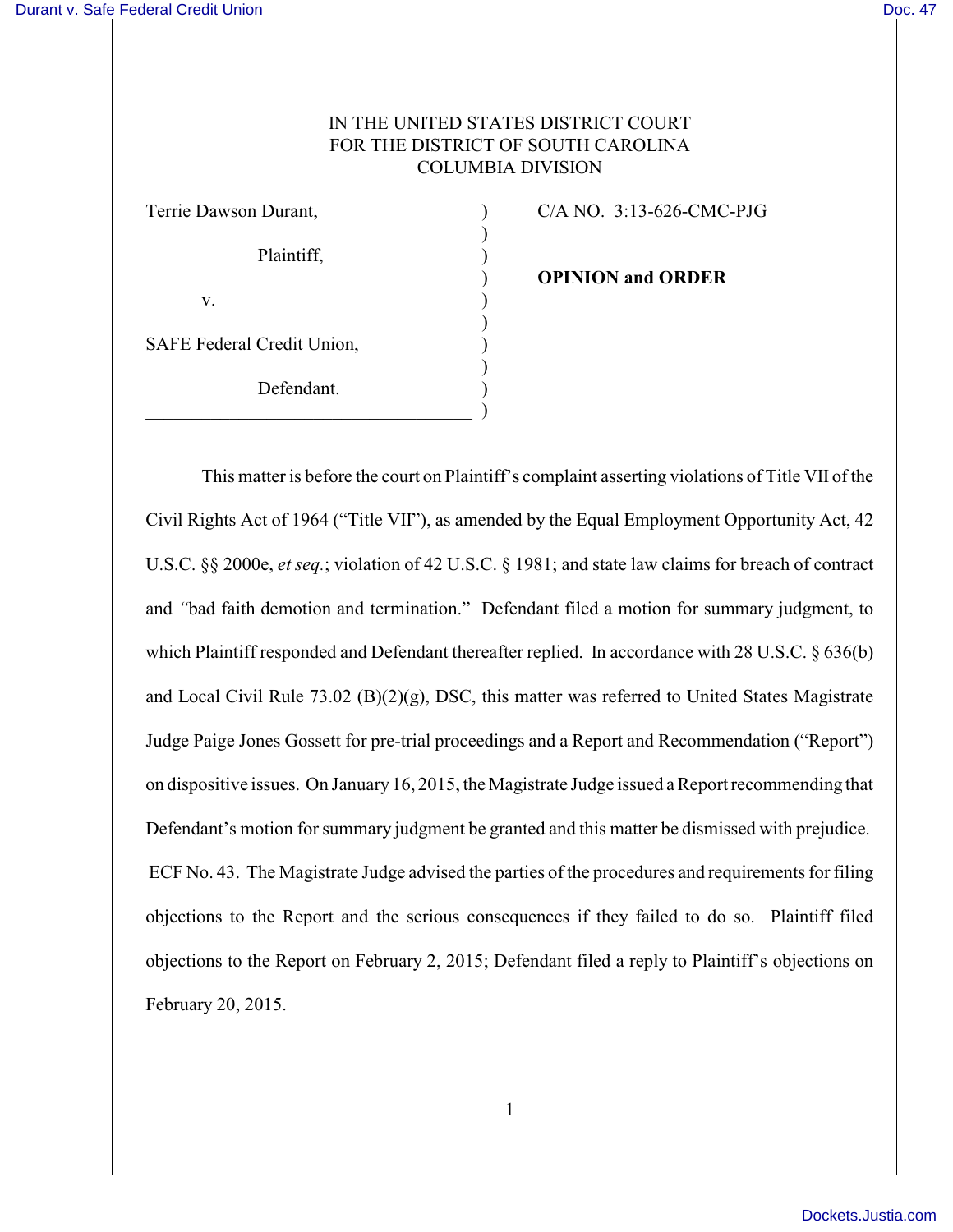#### **I. STANDARD**

The Magistrate Judge makes only a recommendation to this court. The recommendation has no presumptive weight, and the responsibility to make a final determination remains with the court. *See Mathews v. Weber*, 423 U.S. 261 (1976). The court is charged with making a *de novo* determination of any portion of the Report of the Magistrate Judge to which a specific objection is made. The court may accept, reject, or modify, in whole or in part, the recommendation made by the Magistrate Judge or recommit the matter to the Magistrate Judge with instructions. *See* 28 U.S.C. § 636(b).

After conducting a *de novo* review as to the objections made, and considering the record, the applicable law, and the Report and Recommendation of the Magistrate Judge, the court agrees with the Report's recommendation that Defendant should be granted summary judgment. Accordingly, the court adopts the Report by reference in this Order except the basis upon which the Report concludes that Plaintiff failed to establish a *prima facie* case of race discrimination.<sup>1</sup> Nevertheless, Defendant is entitled to summary judgment as to all claims.

## **II. DISCUSSION**

Plaintiff presents four broad objections to the Report. The court reviews Plaintiff's objections below in the order presented in the Report.

# **A. RACE DISCRIMINATION**

The Report recommends the court grant Defendant's motion for summary judgment on Plaintiff's claim for race-based disparate treatment ("racial discrimination" claim). *See* Report at

<sup>&</sup>lt;sup>1</sup>This conclusion was one of two bases on which the Report relied in recommending summary judgment for Defendant on Plaintiff's disparate treatment claim.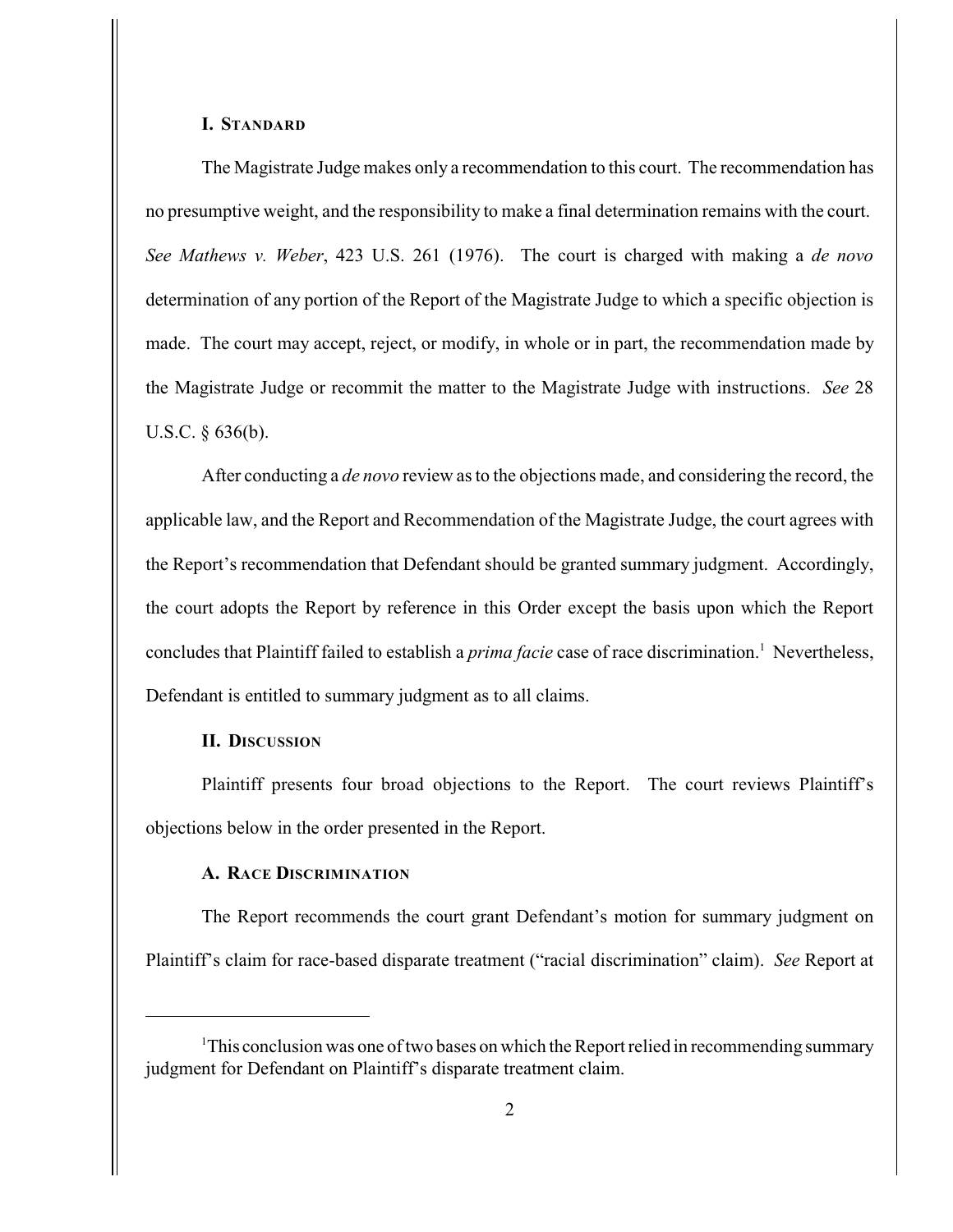6-10. This recommendation is based on the Report's determination that Plaintiff failed to proffer sufficient evidence to meet two of the four elements of her *prima facie* case. See *id.* (concluding Plaintiff failed to proffer evidence sufficient to establish that (1) she was meeting Defendant's legitimate expectations, and (2) the challenged actions constituted adverse employment actions).

Plaintiff objects to this recommendation on three bases. First, she contends the Report improperly disregarded evidence she was meeting Defendant's legitimate employment expectations. Obj. at 9, ECF No. 44 (citing her pre-demotion performance appraisals). Second, she maintains the Report improperly failed to consider the collective impact of the challenged incidents. *Id.* at 9-10 ( arguing that "viewed collectively" the incidents "directly affected the terms, conditions and privileges" of her employment). Finally, Plaintiff argues the Report errs in failing to address her argument that she was treated differently from a white comparator. *Id*. at 10.

For the reasons outlined below, the court finds Plaintiff has failed to establish a *prima facie* case of race discrimination.

#### **1. Legal Standard – Prima Facie Test**

To establish a *prima facie* case of disparate treatment, Plaintiff must establish: (1) she is a member of a protected class, (2) she was qualified for her job and her performance was satisfactory, (3) despite her qualifications she was removed from her branch manager's position and placed in the MSC II position, and (4) she was treated differently from similarly situated employees outside the protected class. *Coleman v. Maryland Ct. of Appeals*, 626 F.3d 187, 190 (4th Cir. 2010).

### **2. Employer Expectations**

In concluding that Plaintiff failed to establish she was meeting her employer's legitimate expectations, the Report relies on Plaintiff's 2011 Performance Review ("2011 Review") and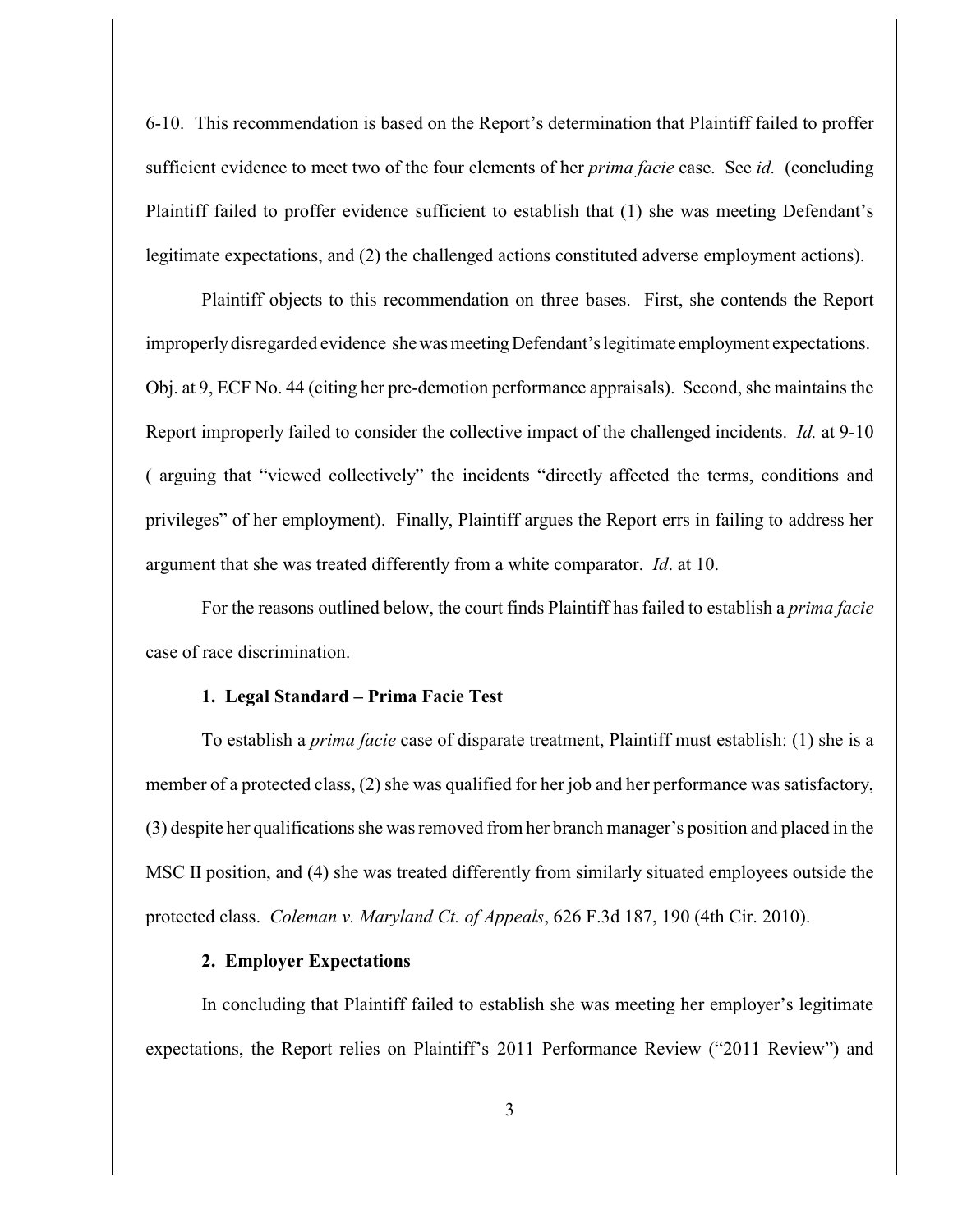testimony from Michael Baker (Baker), Plaintiff's supervisor, that as early as January 2012, he was considering demoting Plaintiff to a non-managerial position. Although the 2011 Review covers the 2011 calendar year, it is unclear whether it was prepared prior to Plaintiff's contact with the EEOC. *See* 2011 Review, ECF No. 33-2 at 67 (noting review was "as of December 31, 2011" but indicating a "CEO Review" on February 23, 2012); ECF No. 39-5 at 3 (EEOC "Charge of Discrimination," dated February 16, 2012). Other evidence in the record indicates Plaintiff's most recent performance review as of the date of her demotion (February 10, 2012), was the performance review prepared for calendar year 2010. *See* Depo. of Beverely Gagne at 81, ECF No. 41-5.

On March 4, 2009, Plaintiff signed a copy of her 2008 Performance Review. *See* ECF No. 33-2 at 42. This review covered calendar year 2008, which included seven months' evaluation of her previous position as an "MSR/LI" and five months' evaluation as Bishopville Branch Manager. *See id.* at 40. Plaintiff received an overall score of 3.29. *Id.* <sup>2</sup> The 2009 performance evaluation contains the notation that "[a]verage score must exceed 2.74 for pay progression advance." *Id*.

On March 30, 2010, Plaintiff signed a copy of her 2009 Performance Review. *See* ECF No. 33-2 at 48. This review covered calendar year 2009. Plaintiff received an overall score of 3.16. *Id*.

In either February or March 2011, Plaintiff received a copy of her 2010 Performance Review. *Compare* ECF No. 33-2 at 57 (Plaintiff's signature appears, but no date) *with id*. at 65 (Plaintiff and Baker's signature appear next to the date February 4, 2011). This review covered calendar year 2010. Plaintiff received an overall score of 3.01.<sup>3</sup>

<sup>&</sup>lt;sup>2</sup>This performance review does not include the same objectively-measured categories as are included in her subsequent reviews.

 ${}^{3}$ It appears Plaintiff's 2010 score may have been incorrectly calculated. Based upon a review of the applicable "scoring chart," *see* ECF No. 33-2 at 43 & 44, it appears Plaintiff should have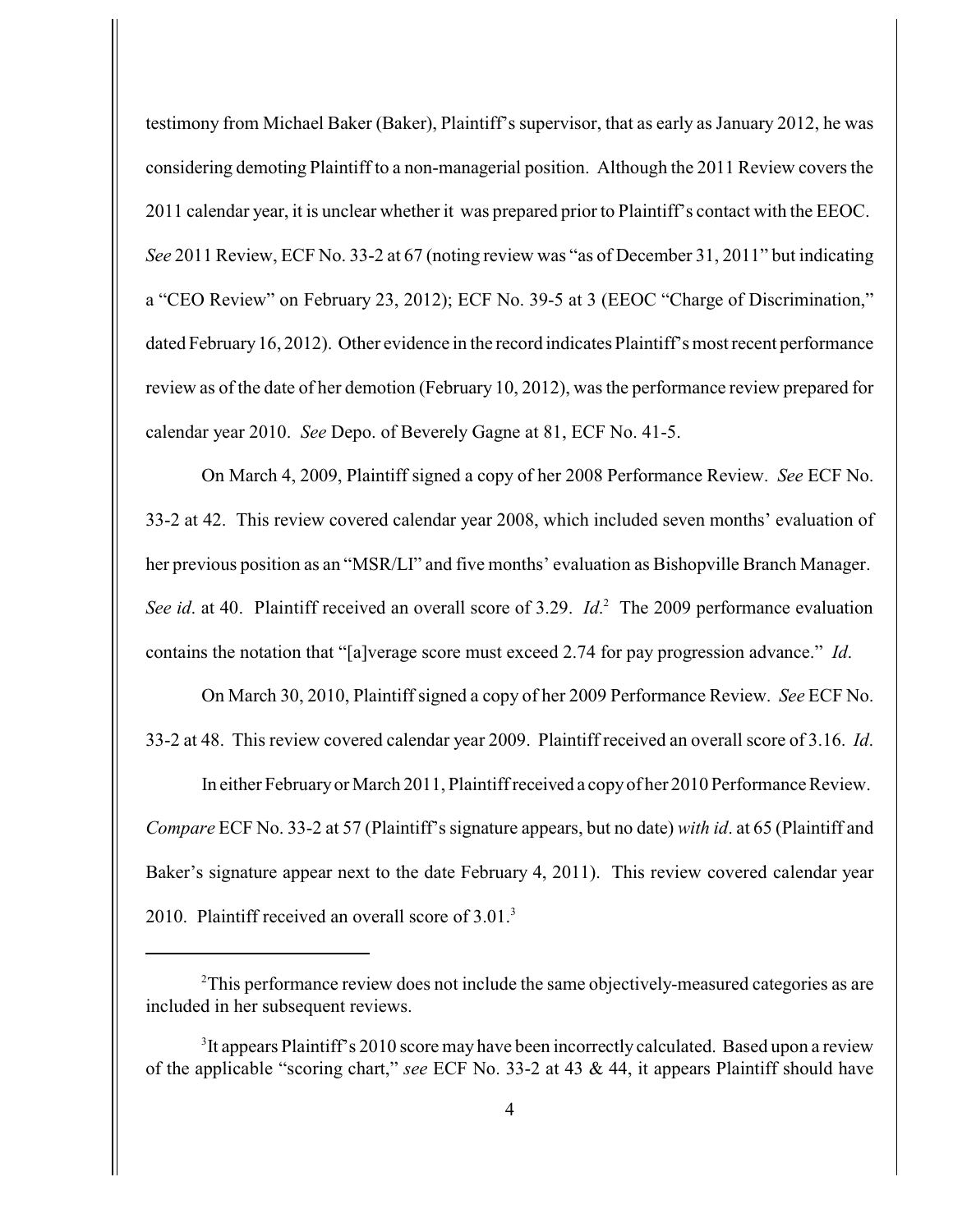Defendant uses these scores to argue that Plaintiff's performance was steadily declining throughout her tenure as Branch Manager.<sup>4</sup> However, Defendant determined that Plaintiff's 2010 performance warranted a monetary bonus. On February 23, 2011, Plaintiff received a seven percent (7%) bonus for 2010. *See* Ex. 9 to Pla's Mem. Opp., ECF No. 39-9 at 2. The email from Baker notifying Plaintiff of the bonus ends with "Thanks for a very productive year!" *Id*.

Despite Baker's testimony regarding discussions about moving Plaintiff out of her position, given the more favorable 2010 performance review, the award of a bonus for her 2010 efforts, the fact that at least in 2009, Defendant deemed that an average score of at least 2.74 warranted a "pay progression advance," and the questionable timing of the 2011 Review, the court finds that for purposes of this order, Plaintiff was meeting her employer's legitimate expectations at the time of her demotion.

### **3. Adverse Employment Action**

Plaintiff contends that she suffered adverse employment actions in the form of several instances of disparate treatment by Baker and in her demotion in February 2012. The Report addresses Plaintiff's assertions regarding the August 2011 email, the claim that Baker spoke to her in a condescending manner, Baker's alleged failure to recognize her accomplishments at sales meetings, and a requirement that she complete a daily cash balance report. *See* Report at 9-10 (concluding that these incidents do not rise to the level of acts affecting the terms, conditions, and

<sup>4</sup>See note 3, *supra*.

received a slightly higher score on "Responsibility #1" of "Essential Job Responsibilities." Applying the correct scores to Plaintiff's rating for meeting annual goals for loans (3 instead of 1) and checking accounts (5 instead of 3), it appears that her overall score for this responsibility should have been a 4.5 instead of 3. This would have raised her total final score to 3.22 versus 3.01. However, Plaintiff did not and does not challenge the 2010 score.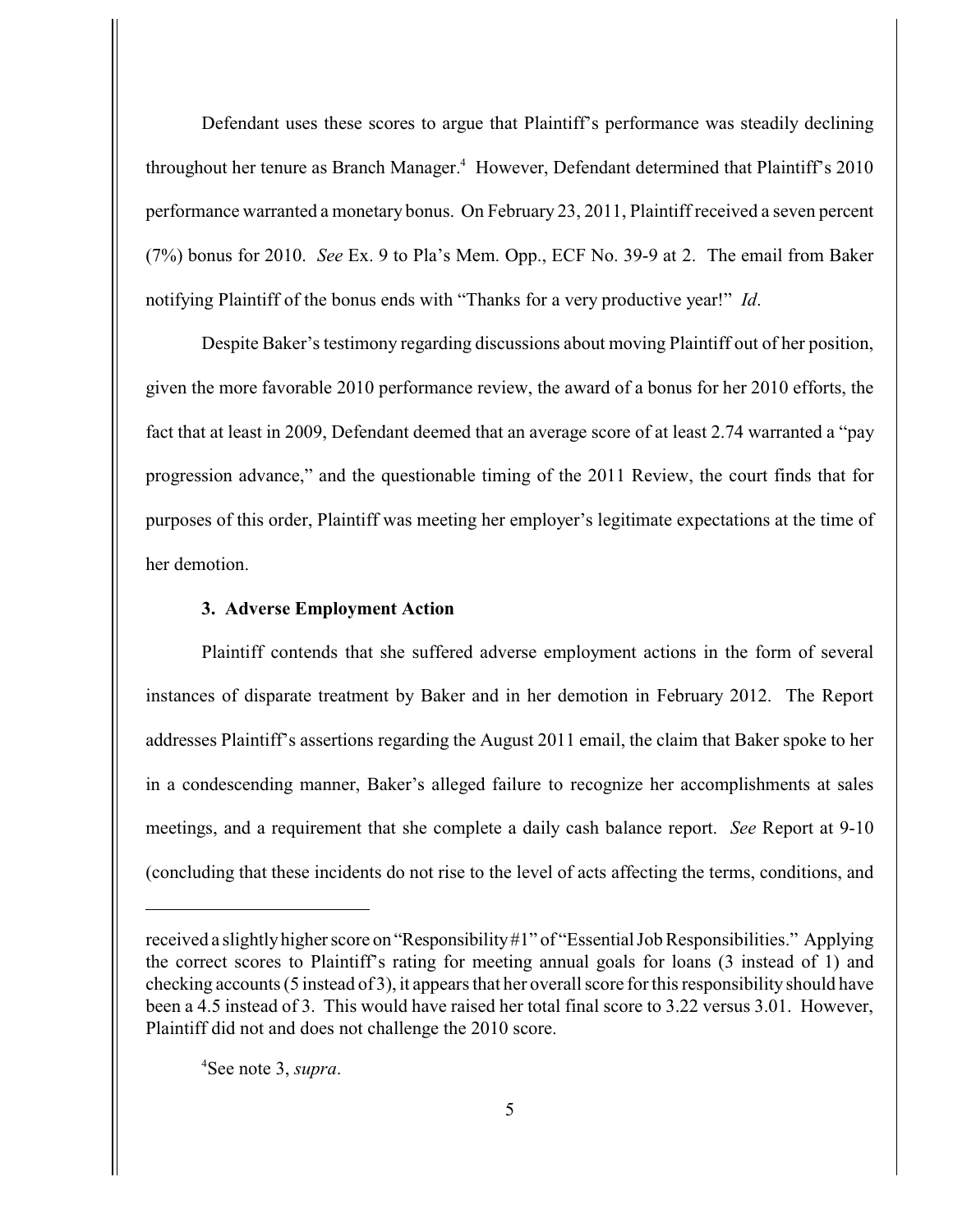benefits of Plaintiff's employment).

Plaintiff argues in her Objections that, viewed collectively and considering the unjustified basis for the scoldings and admonishments, these incidents should be found to constitute adverse employment action. Obj. at 10. Beyond this conclusory argument, Plaintiff offers nothing to support an inference that the collective effect of these encounters amounts to an adverse employment action. <sup>5</sup> However, even accepting Plaintiff's characterization of the scoldings and admonishments as unjustified and considering the collective effect of all of the alleged incidents, the court agrees with the Report that the incidents did not affect the terms, conditions or benefits of Plaintiff's employment and, consequently, do not amount to an adverse employment action. Report at 8-10 (discussing Plaintiff's specific allegations and cases holding that scoldings, admonishments, and condescension are not actionable adverse employment actions).

However, the Report fails to acknowledge or discuss Defendant's concession that for purposes of summary judgment, "Plaintiff's transfer to the [call center] position constitutes an adverse employment action." Dft's Mem. Supp. Summ. J. at 11 n.17, ECF No. 33-8. Therefore, for summary judgment purposes, Defendant's concession works to establish the third prong of Plaintiff's *prima facie* case: that Plaintiff suffered an adverse employment action.

#### **4. Treated Differently From Similarly Situated Employees Outside the Protected Class**

To establish the fourth prong of a *prima facie* case, Plaintiff must present evidence that a similarly situated person outside of her protected class was treated in a more favorable manner.

 ${}^{5}$ Plaintiff does not, for example, challenge the Report's assumption that the daily cash balance report could be completed in roughly a minute. *See* Report at 10 (accepting Defendant's assertion stating that it "took approximately less than a minute to complete" the daily cash balance report). While the evidentiary basis for this assertion is not clear, Plaintiff has not presented any evidence that completion of this report imposed more than a *de minimis* burden on her work day.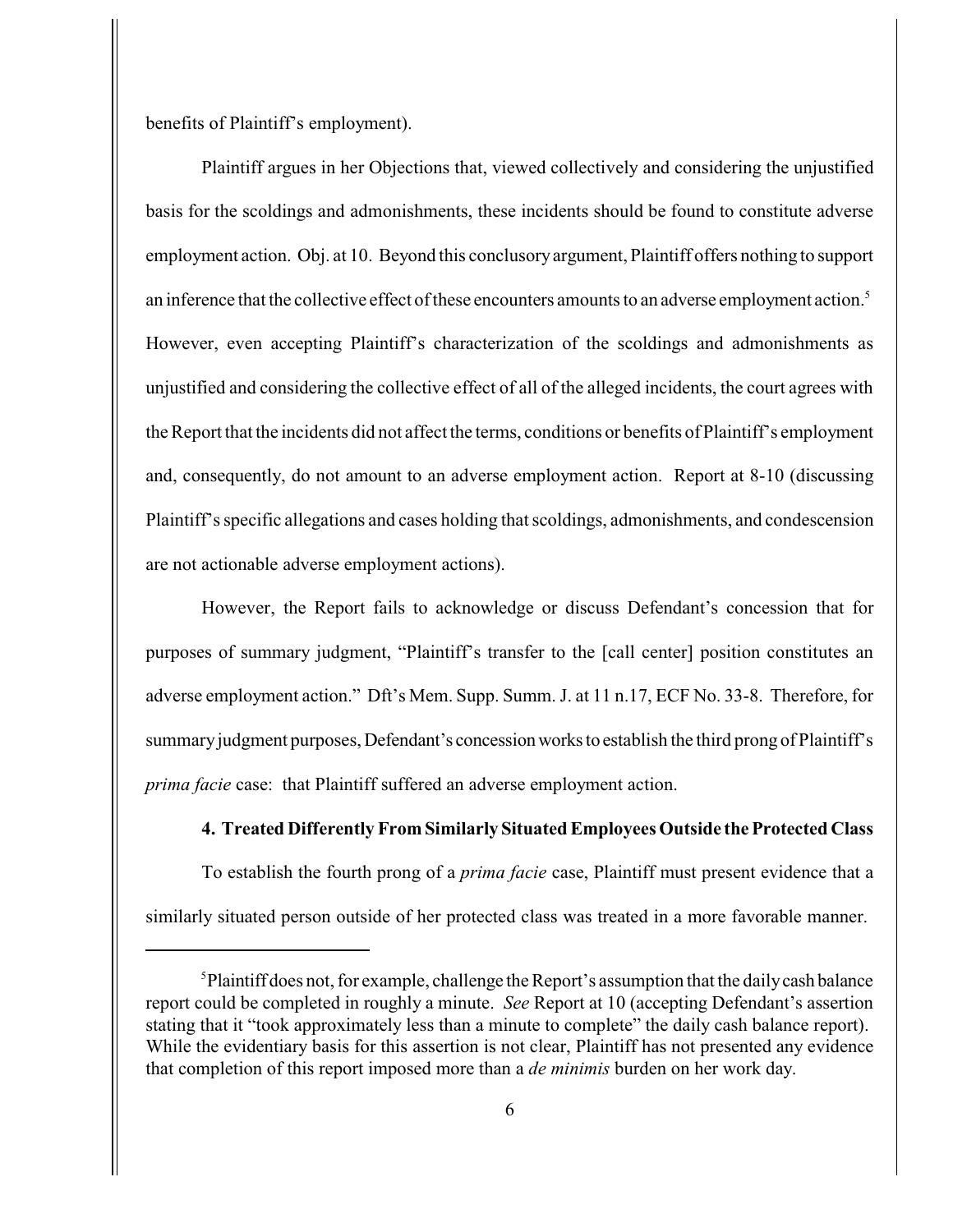Specifically, valid comparators are individuals outside the protected class who were similarly situated to her in all materially relevant respects and who Plaintiff claims were treated more favorably under apparently similar circumstances. *Honor v. Booz-Allen & Hamilton, Inc.*, 383 F.3d 180, 188 (4th Cir. 2004) (citing *Bryant v. Hell Atlantic Maryland, Inc.*, 288 F.3d 124, 133 (4th Cir. 2002)). *See also Haywood v. Locke*, 387 F. App'x 355, 359 (4th Cir. 2010) (stating that "plaintiffs are required to show that they are similar in all relevant respects to their comparator"). To establish a comparator, a plaintiff must

show that [she is] similar in all relevant respects to [her] comparator. Such a showing would include evidence that the employees dealt with the same supervisor, were subject to the same standards and . . . engaged in the same conduct without such differentiating or mitigating circumstances that would distinguish their conduct or the employer's treatment of them for it.

*Haywood*, 387 F. App'x at 359 (argued but unpublished) (internal quotation marks and citations omitted). *See also McGuinness v. Lincoln Hall*, 263 F.3d 49, 54 (2d Cir. 2001) (finding that comparator employees must have a "situation sufficiently similar to plaintiff's to support at least a minimal inference that the difference of treatment may be attributable to discrimination.").

Plaintiff argues that Sharon Criminger (WF) (Criminger) is a valid comparator because she held the same position as Plaintiff (she was Plaintiff's direct predecessor in the branch manager position) and upon determination by Defendant that she had performance "issues," Pl's Mem. Opp. Summ J. at 20, Criminger transferred into another management position, which provided Criminger "similar pay, managerial authority, and promotional opportunity within SAFE's Management structure . . . ." *Id*.

 In its summary judgment motion, Defendant contends Criminger is not a valid comparator because the circumstances surrounding the respective transfers from the Bishopville Branch Manager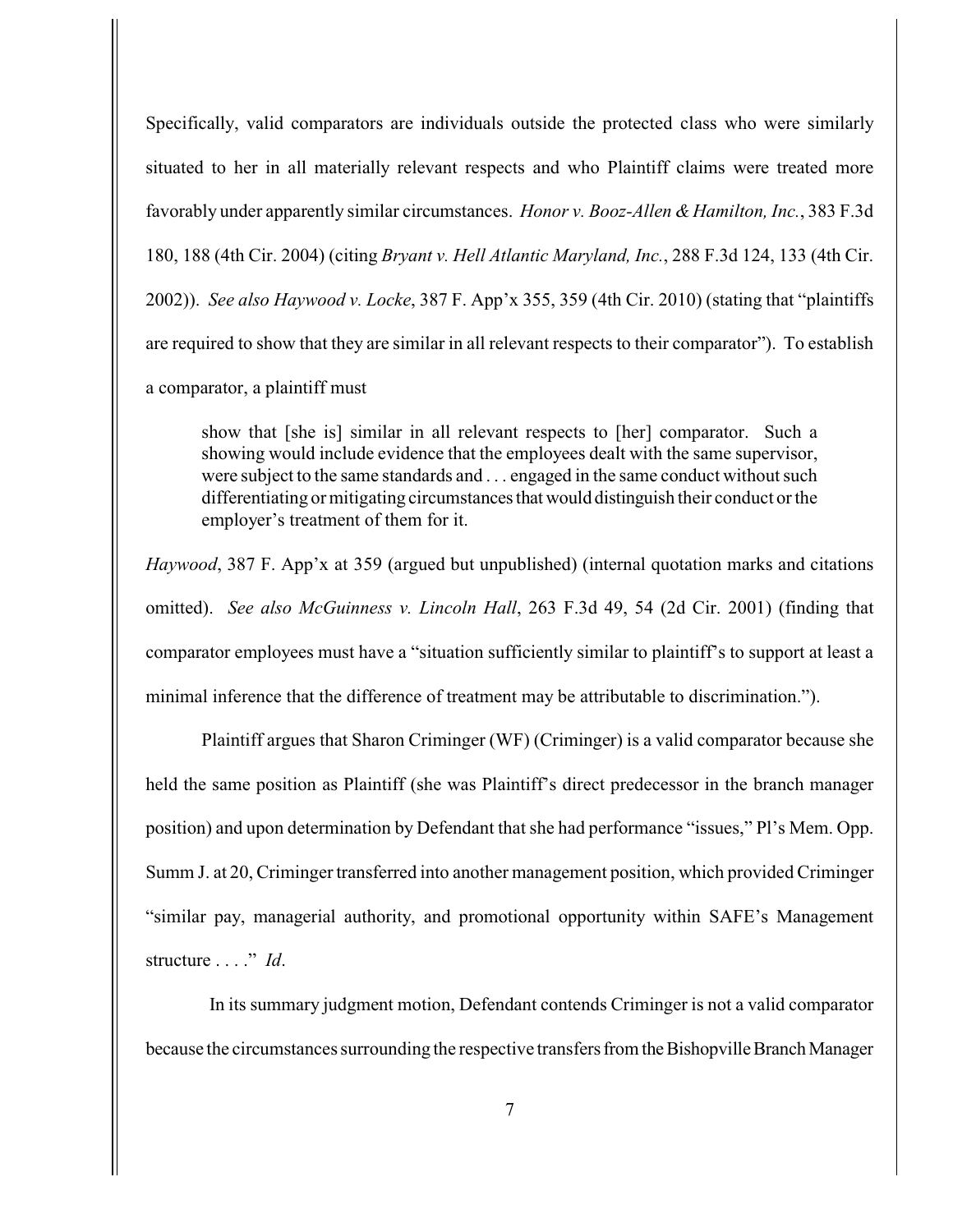position "are too different to provide a meaningful comparison and raise a rational inference of race discrimination." Dft's Mem. Supp. Summ. J. at 14. Defendant acknowledges that both Plaintiff and Criminger served in the same position (Bishopville Branch Manager), and there is no question that both Plaintiff and Criminger were supervised by Baker. Defendant also posits that both struggled in managing the same branch office, "particularly with respect to meeting SAFE's sales and lending goals." *Id*. Plaintiff testified that the Bishopville branch struggled to meet its goals relating to "loan volume and mortgages." *See* Depo. of Terrie Dawson Durant (hereinafter "Durant Depo.") at 108; *see id*. at 110 (acknowledging Bishopville's loan volume as not meeting Defendant's "expectations").

In distinguishing Criminger's circumstance, Defendant argues Criminger was transferred into a lower-level, lower-paying management position because it was vacant at the time of Criminger's transfer and "because Ms. Criminger had previously been successful in that position." Dft's Mem. Supp. Summ. J. at 15. Defendant maintains that "SAFE presented undisputed testimony that no managerial or [the position held by Plaintiff prior to her promotion to branch manager] positions were vacant at the time of Plaintiff's transfer request [February 9 or 10, 2012] and the MSC II position offered to Plaintiff was the highest available position." Reply at 7, ECF No. 41. Additionally, Defendant takes the position that Plaintiff "adamantly refused to continue" to work under Baker's supervision, and that she requested a transfer. *Id*. at 6. *See* Depo. of Michael Baker at 141, ECF No. 33-3 (Plaintiff "mentioned that she  $\lceil \cdot \rceil$  didn't want to work for me any longer ... ."); Depo. of Paul Hilton at 55, ECF No. 33-5 ("She stated that she did not want to work for Mr. Baker any more."); Depo. of Beverly Gagne at 70, ECF No. 33-6 ("She was adamant that she did not want to work for Michael and would not work for Michael."). Finally, Defendant argues that the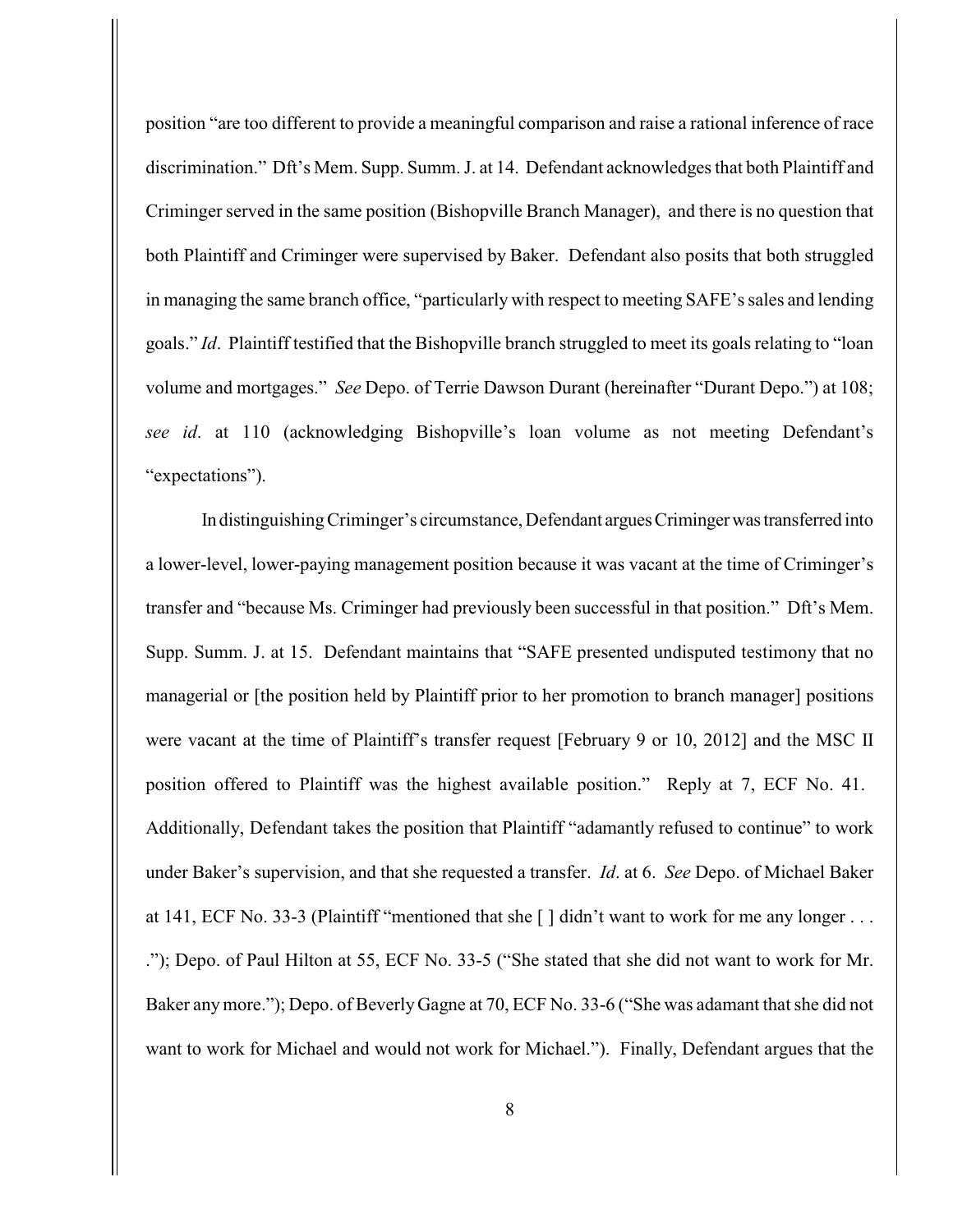transfer decisions were made by different individuals: Defendant contends that Criminger is not a valid comparator because "the decision to transfer Plaintiff was made by Mr. Hilton and Ms. Gagne, not by Mr. Baker." Mem. Supp. Summ. J. at 15.

Plaintiff does not dispute that she requested a meeting with Hilton, reported that Baker was making it difficult for her to do her job, and asked for a transfer. She testified that she told Hilton she believed Baker was discriminating against her in this regard because of her race. However, Plaintiff testified in her deposition that she "never said that I couldn't work with Michael or for Michael," Durant Depo. at 244, and that she told individuals involved in the initial meeting on February 10, 2012, (Hilton, Baker, and Penny Pratt) that she would "go back to the branch . . . until something else comes open, and then [she would] apply[,]" *id*. at 243. Therefore, the evidence in the light most favorable to Plaintiff is that while she did complain of Baker's actions and request a transfer, she did *not* refuse to continue to work for Baker. *See United States v. Bergbauer*, 602 F.3d 569, 574 (4th Cir. 2010) (court must draw reasonable inferences in the light most favorable to the nonmoving party).

However, drawing all reasonable inferences in Plaintiff's favor, the court finds Criminger is not a valid comparator. First, Plaintiff fails to show Criminger requested a transfer and (if she did) subsequently was allowed to remain in her position as branch manager. Second, Plaintiff fails to provide evidence of another open management or an "MSC/LI" position – the position that Plaintiff held prior to her promotion to branch manager – into which Defendant could have transferred her.<sup>6</sup>

<sup>&</sup>lt;sup>6</sup>There is evidence in the record of an open Membership Development Officer position for which Plaintiff applied in January 2012. Plaintiff subsequently withdrew her application, but in the initial meeting on February 10, 2012, Plaintiff was asked whether she "would be willing to still interview" for that position. Plaintiff replied in the affirmative. Durant Depo. at 245. There is no evidence that this position was a management position or that Gagne would have transferred Plaintiff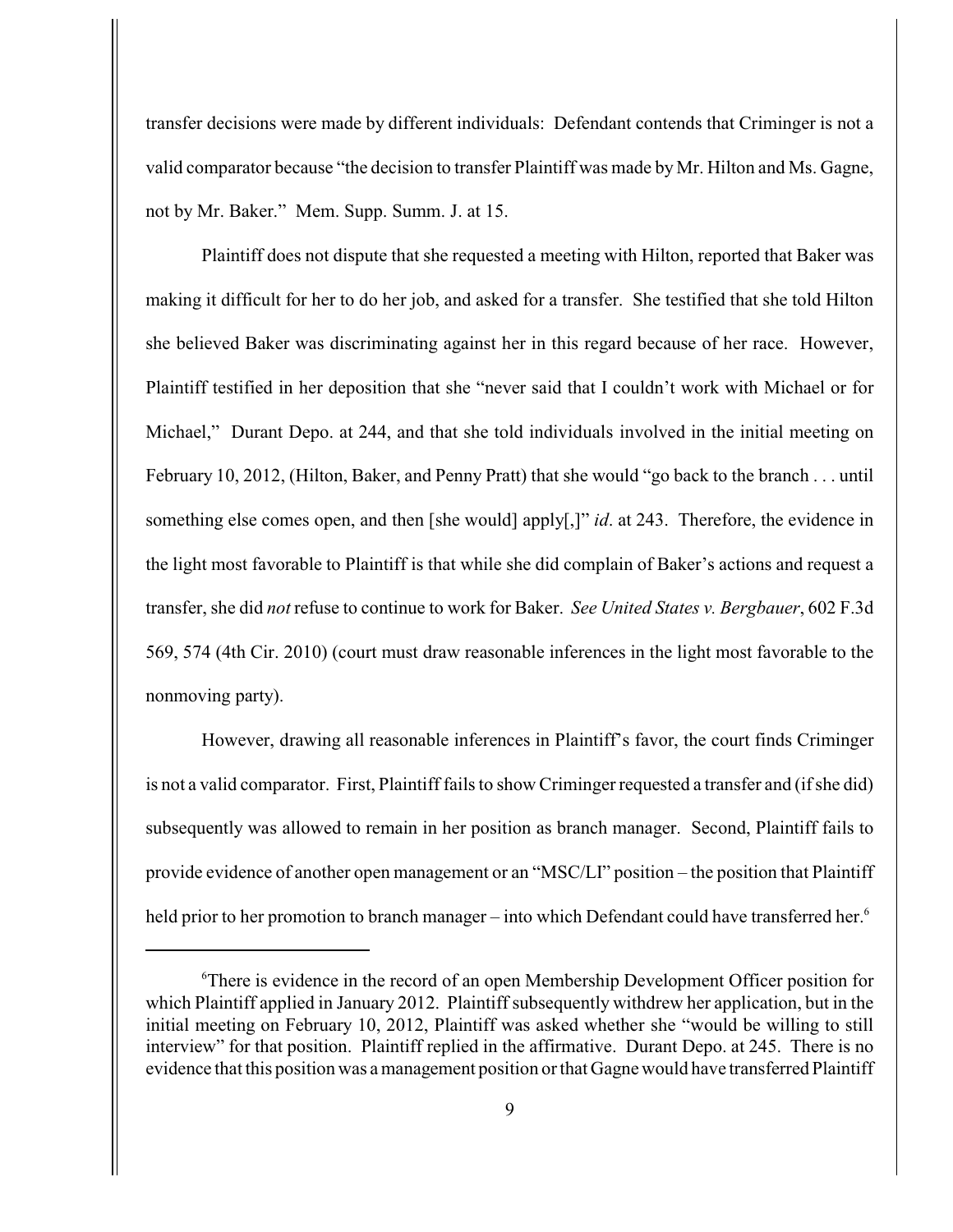As to Defendant's argument that there were different decision-makers, Baker testified that as to Criminger, he "approached both Paul and [Baker's direct supervisor] about the possibility of moving her . . . ." Depo. of Michael Baker at 108. *See also id*. at 108-09 ("So you recommended Ms. Criminger be moved from a branch manager position to office manager position?" "Yes."). As to Plaintiff, Baker testified that he met with Hilton and the same direct supervisor about moving Plaintiff as early as January 2012. Additionally, Hilton met with Baker upon his return from the meeting with Plaintiff on February 9, 2012. Moreover, Baker was included in the personnel involved in the meetings on February 10, 2012. Accordingly, Baker at least had input into the decisionmaking process although it does appear Gagne made the ultimate decision. *See Mitchell v. Toledo Hosp.*, 964 F.2d 577, 583 (6th Cir.1992) (to establish *prima facie* case, an employee generally must show that comparator was subject to action by same supervisor or decision-maker).<sup>7</sup>

Therefore, Plaintiff has failed to show she was treated differently from a similarly situated employee outside the protected class. Accordingly, Plaintiff has failed to make out a *prima facie* case of race discrimination.

into that position ahead of other qualified applicants.

<sup>&</sup>lt;sup>7"</sup>[W]hen different decision-makers are involved, two decisions are rarely similarly situated in all relevant respects." *Radue v. Kimberly-Clark Corp.,* 219 F.3d 612, 618 (7th Cir. 2000) (citation and quotations omitted). *See also Forrest v. Transit Mgmnt. of Charlotte, Inc.*, 245 F. App'x 255, 257 (4th Cir. 2007) (if different decision-makers are involved, employees are generally not similarly situated). The Fourth Circuit has not issued a published opinion on this issue; however, several unpublished cases have cited *Mitchell* with approval: *Atkins v. Holder*, 529 F. App'x 318, 321 (4th Cir. 2013); *Haywood v. Locke*, 387 F. App'x 355, 359 (4th Cir. 2010); *Forrest v. Transit Mgmt. of Charlotte, Inc.*, 245 F. App'x 255 (4th Cir. 2007); *Heyward v. Monroe*, 166 F.3d 332, 1998 WL 841494, at \*2 (4th Cir. 1998) (Table); *Edwards v. Newport News Shipbuilding & Dry Dock Co.*, 166 F.3d 1208, 1998 WL 841567, at \*3 (4th Cir. 1998) (Table).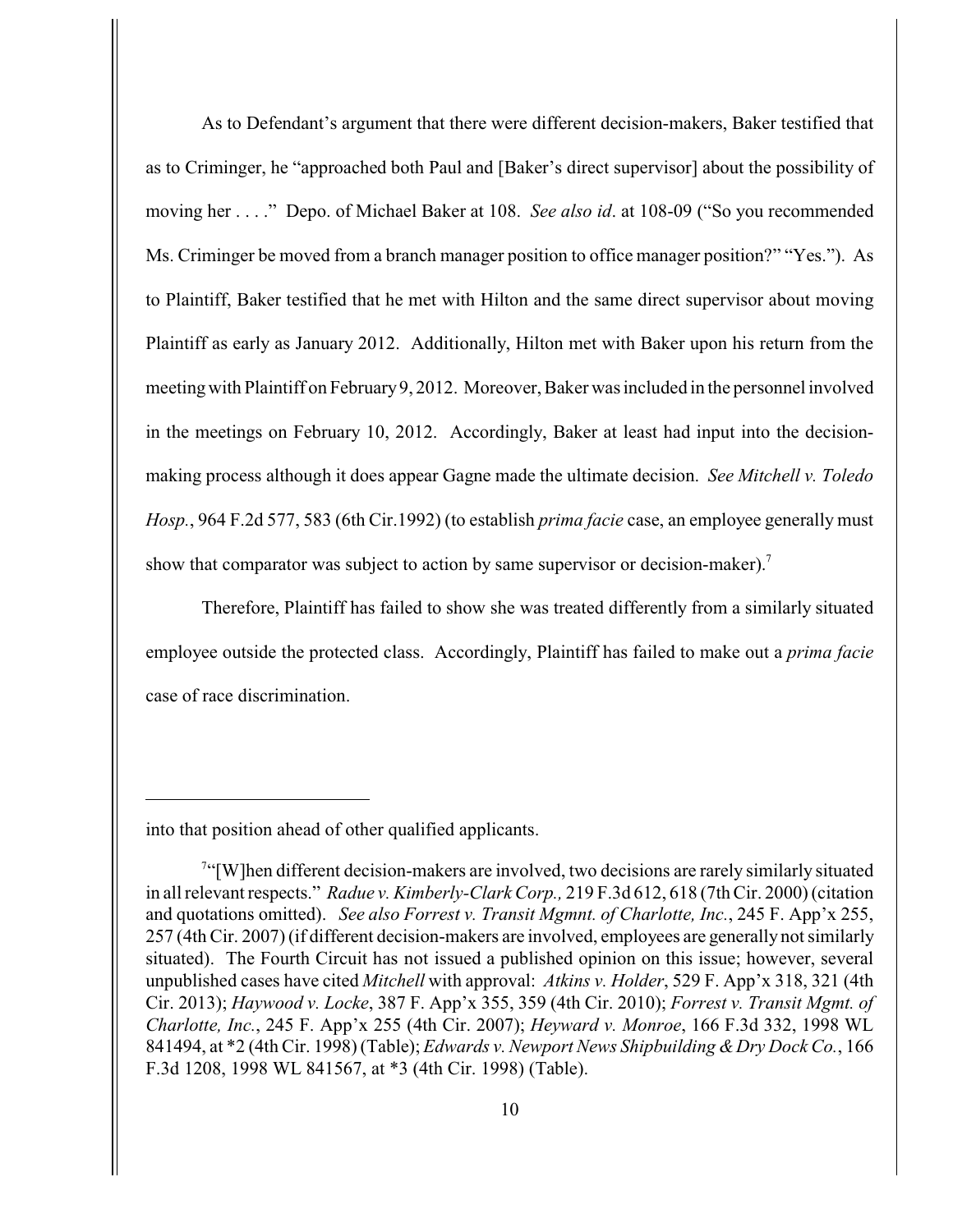### **5. Conclusion – Race Discrimination Claim**

Because Plaintiff fails to establish a *prima facie* case of race discrimination, Defendant is entitled to summary judgment on Plaintiff's claim of race discrimination, and it is dismissed with prejudice.

# **B. HOSTILE WORK ENVIRONMENT**

Plaintiff objects to the recommendation that the court grant summary judgment on her claim for hostile work environment. That recommendation rested on the conclusion that the acts alleged were not sufficiently severe or pervasive to alter the conditions of Plaintiff's employment or to create an abusive work environment. Report at 10-11. Plaintiff offers only a conclusory argument that the same incidents discussed above (condescending tone, scolding email, requirement that she complete daily cash balance reports, and insensitivity to childcare issues) combined with Baker's alleged "pattern" of making racist remarks is sufficient to establish a hostile environment claim. *See* Obj. at 11 (contending "[t]his pattern of behavior, when viewed in its totality, created working conditions which were intolerable."). The court disagrees.

Plaintiff testified to a luncheon meeting with Baker where she discussed with him how to handle credit union members coming in seeking to cash large tax refund checks. She indicated that:

Then he sort of kind of went off on a rant about how these people, those people basically they  $-$  it just gets on my nerve how they get all this money back and they don't pay all the taxes in it to require them to get this money –

And with him having said that, it made me feel very uncomfortable because I know that I'm in Lee County in a predominantly black area. So I took that sort of like he was referring to the black people in the area.

Q. Well, he didn't say the black people in the area, did he, Ms. Durant?

A. He said "those people."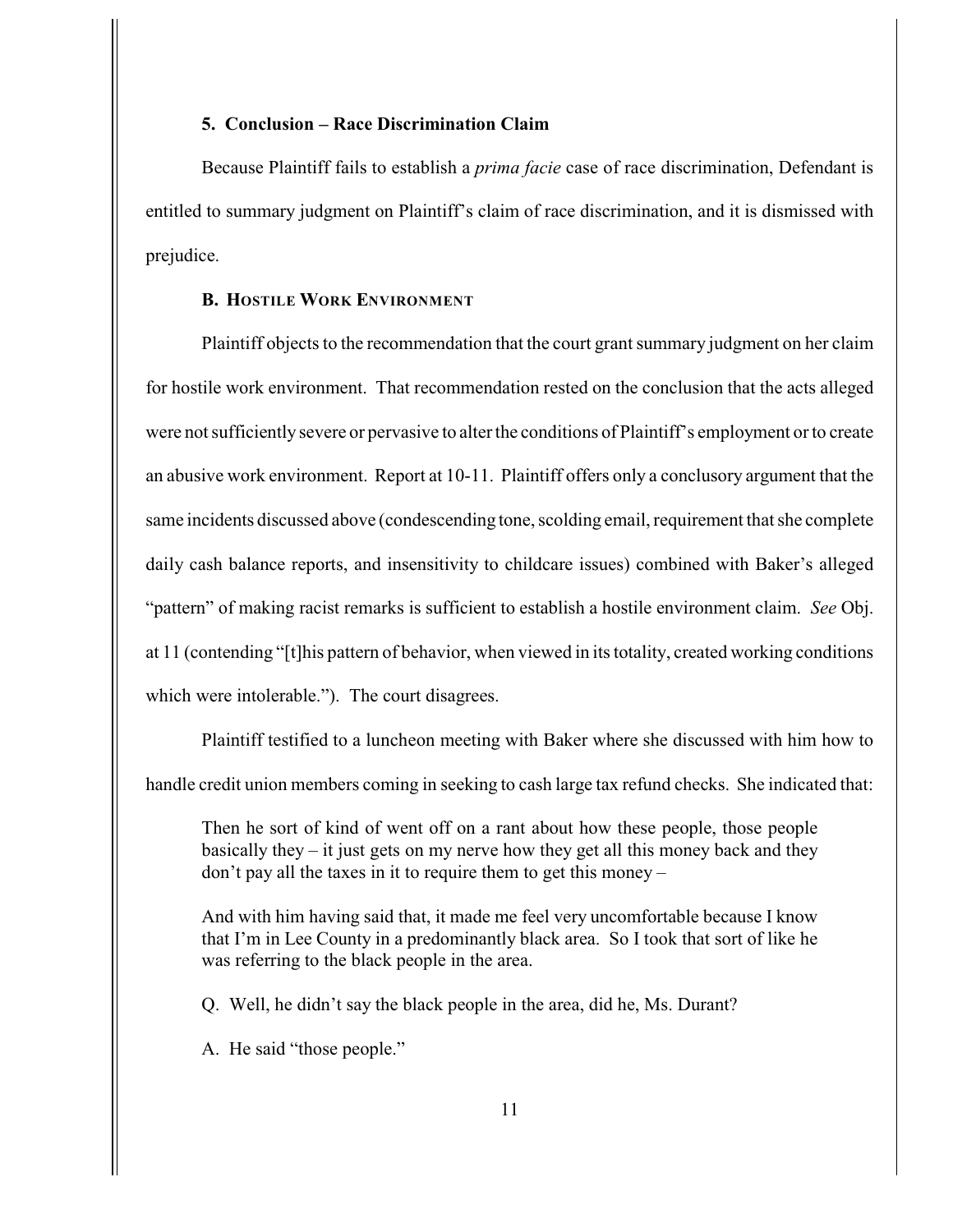Durant Depo. at 136-37.

Plaintiff makes no showing regarding a "pattern" of making "racist remarks." A one-time reference to "those people" is an ambiguous statement that, at most, raises a weak inference of some generalized race-based animus. A party "cannot create a genuine issue of material fact through mere speculation or the building of one inference upon another." *Beale v. Hardy*, 769 F.2d 213, 214 (4th Cir. 1985).

Therefore, for reasons fully explained in the Report, the alleged incidents are not sufficiently severe or pervasive to support a hostile work environment claim. Neither is there sufficient evidence to support the conclusion that any of the incidents were racially motivated. Defendant is entitled to summary judgment on Plaintiff's claim of hostile work environment and it is dismissed with prejudice.

## **C. RETALIATION**

Plaintiff objects to the Report's recommendation that the court find she has failed to proffer sufficient evidence to allow her retaliation claim to proceed. Plaintiff argues that in addition to the discreet events discussed in the Report (Baker's alleged use of a condescending tone, his requirement that Plaintiff complete certain daily reports, an email from Baker to Plaintiff on August 15, 2011, and Baker's alleged insensitivity to her childcare issues, *see* Report at 16), Baker also had a "pattern of making racists remarks regarding African Americans to Plaintiff referencing such terms as 'these people' when referring to Defendant's African American clientele," Obj. at 5, and also required that she adhere to "differing job requirements from her Caucasian Counterparts," *id*. Plaintiff contends that she engaged in protected activity by directly complaining to the Vice President of Human Resources, Paul Hilton (Hilton), that Baker treated her differently "because she was black," *id*. at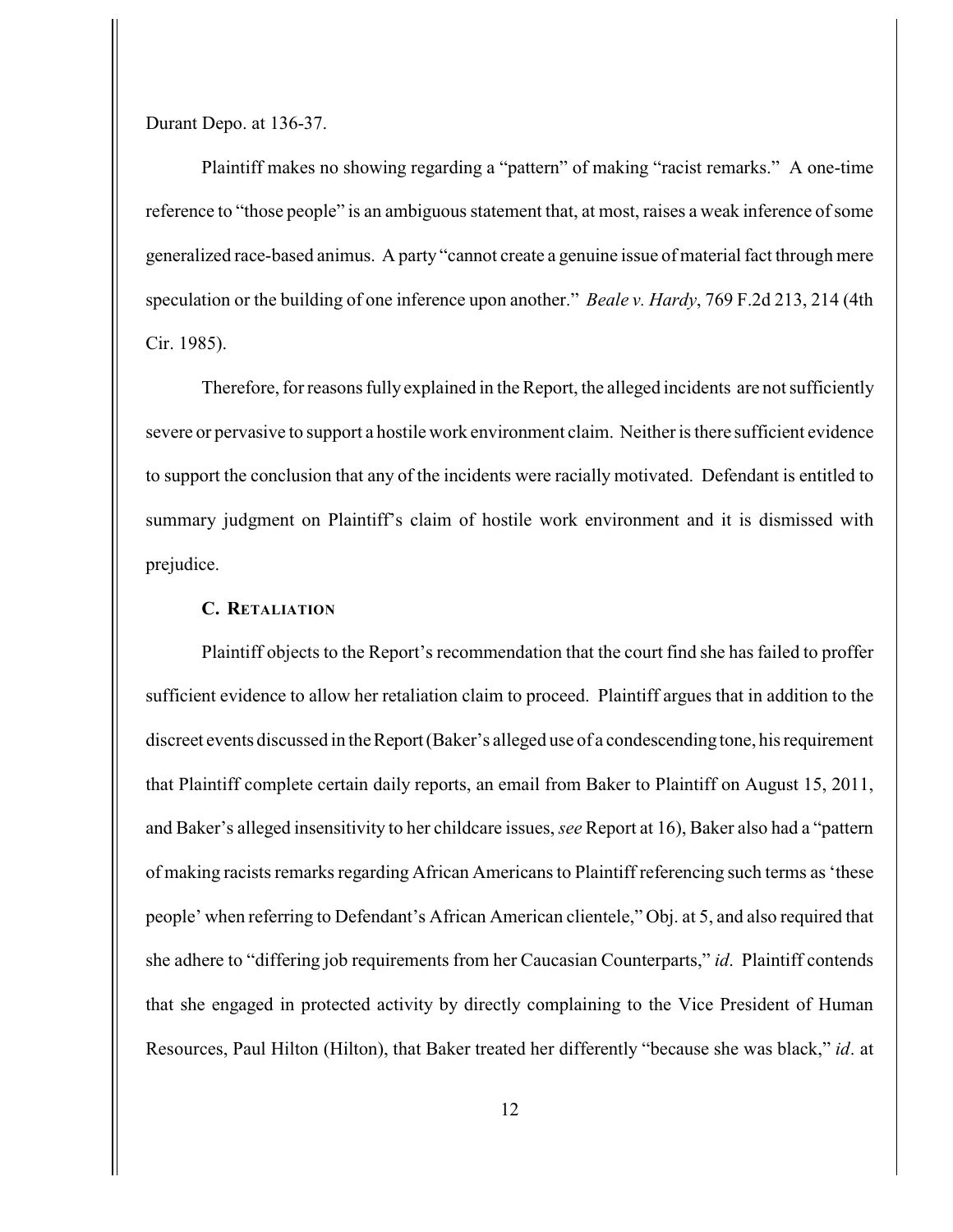5. Plaintiff argues that this evidence, coupled with the other above-referenced incidents, creates a genuine issue of material fact regarding her retaliation claim.

As noted in the Report, to establish a *prima facie* case of retaliation, a plaintiff must generally show: (1) she engaged in a protected activity; (2) the employer acted adversely against her; and (3) there was a causal connection between the protected activity and the asserted adverse action. *Ziskie v. Mineta*, 547 F.3d 220, 229 (4th Cir. 2008); *Holland v. Washington Homes, Inc.*, 487 F.3d 208, 218 (4th Cir. 2007). The Report recommends summary judgment be granted because Plaintiff has not proffered evidence sufficient to establish that she engaged in protected activity.

 "Protected activity" under the statute falls into one of two categories: opposition or participation. *Crawford v. Metro. Gov't of Nashville & Davidson Cnty.*, 555 U.S. 271 (2009); *Peters v. Jenney*, 327 F.3d 307, 320 (4th Cir. 2003) (stating that to establish that a plaintiff engaged in protected opposition activity, she must show that she opposed an unlawful employment practice which she reasonably believed had occurred or was occurring). To have engaged in protected opposition activity, a plaintiff must have conveyed to the employer a reasonable belief that the actions complained of violated federal law. *Jordan v. Alternative Res. Corp.*, 458 F.3d 332, 340-41(4th Cir. 2006) (stating that "an employee seeking protection from retaliation must have an objectively reasonable belief in light of all the circumstances that a Title VII violation has happened or is in progress") (citing *Equal Employment Comm'n v. Navy Federal Credit Union*, 424 F.3d 397 (4th Cir. 2005)). The plaintiff must: (1) have a good faith belief that the employer is engaging in an unlawful employment practice;<sup>8</sup> and (2) show that the belief is objectively reasonable. Peters,

<sup>&</sup>lt;sup>8</sup>The "unlawful employment practices" that an employee can oppose, and thereby be protected from retaliation, include practices that "discriminate against any individual with respect to his compensation, terms, conditions, or privileges of employment, because of such individual's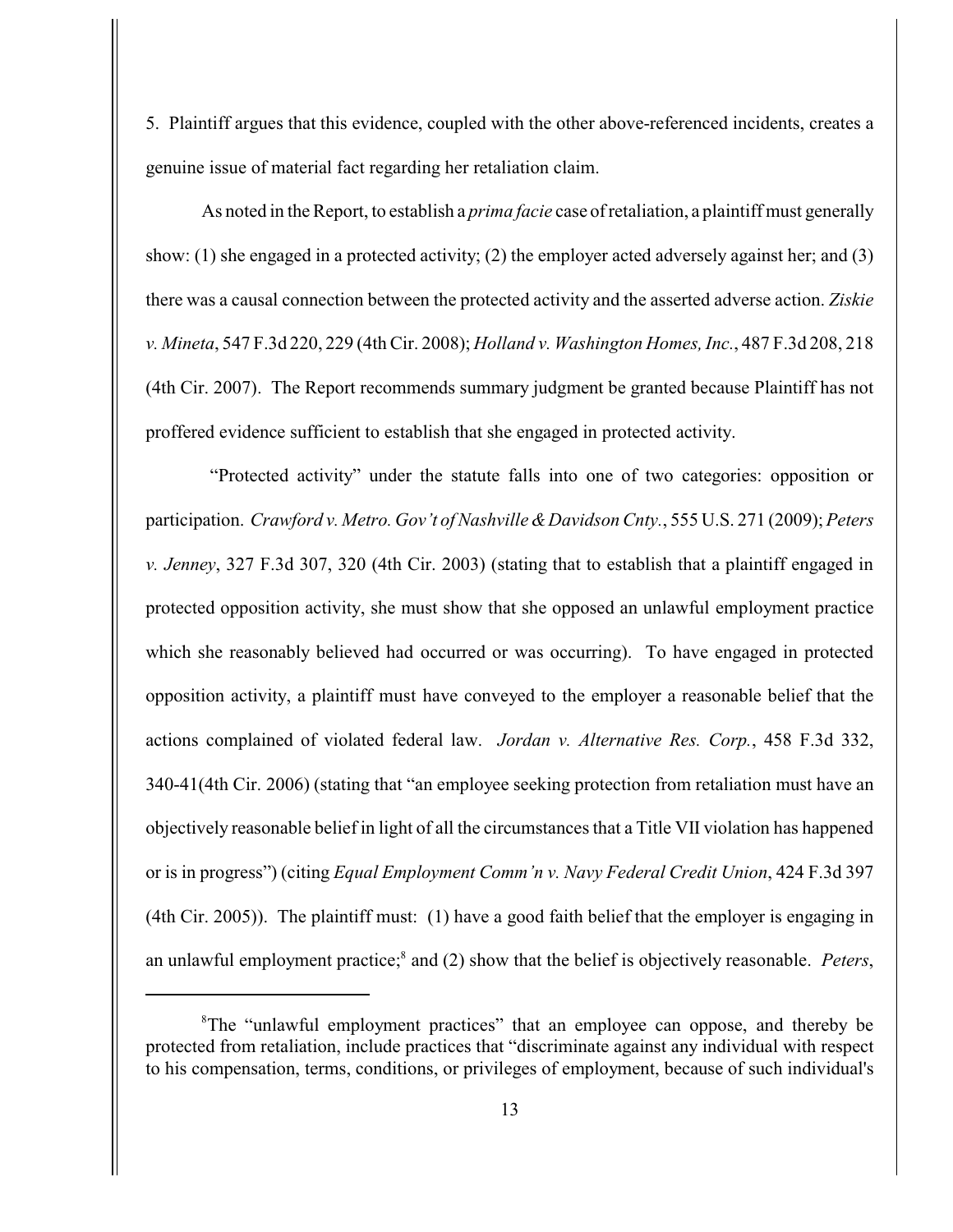327 F.3d at 321.

Plaintiff has proffered evidence that she complained to Hilton that Baker was treating her differently from other branch managers because she was black.<sup>9</sup> The Report and this court accept as true both that Plaintiff subjectively believed that her supervisor's treatment was racially motivated and that she reported all of the alleged mistreatment that she claims to have reported. The critical question, therefore, is whether Plaintiff's subjective belief was objectively reasonsable.

As noted in the Report, the test for objective reasonableness is not firmly established in the Fourth Circuit. Report at 14. However, it is undisputed that a mere subjective belief is not enough. *See* Obj. at 5 (conceding Plaintiff must establish that her belief "was objectively reasonable in light

Unlike other, more direct and discrete unlawful employment practices, hostile work environments generally result only after an accumulation of discrete instances of harassment. *See Nat'l R.R. Passenger Corp. v. Morgan*, 536 U.S. 101, 115 (2002) ("Hostile environment claims are different in kind from discrete acts. Their very nature involves repeated conduct. . . . Such claims are based on the cumulative effect of individual acts"); *Spriggs v. Diamond Auto Glass*, 242 F.3d 179, 184 (4th Cir.2001).

Plaintiff argues that a credibility issue is created by Hilton having destroyed the original <sup>9</sup> notes he took during his February 9, 2012, meeting with Plaintiff. *See* Obj. at 6. Even if the destruction of the notes raised a credibility issue, the court has accepted that Plaintiff told Hilton that she believed Baker was making it difficult for her to accomplish her job because she was black.

race." 42 U.S.C.  $\S 2000e^{-2(a)}(1)$ . Such discrimination includes maintaining a racially hostile work environment, that is, a "workplace . . . permeated with discriminatory intimidation, ridicule, and insult that is sufficiently severe or pervasive to alter the conditions of the victim's employment and create an abusive working environment." *Harris v. Forklift Sys., Inc.*, 510 U.S. 17, 21 (1993) (quoting *Meritor Sav. Bank, FSB v. Vinson*, 477 U.S. 57, 65, 67 (1986) (internal quotation marks omitted)). Courts determine "whether an environment is sufficiently hostile or abusive by 'looking at all the circumstances,' including the 'frequency of the discriminatory conduct; its severity; whether it is physically threatening or humiliating, or a mere offensive utterance; and whether it unreasonably interferes with an employee's work performance.' " *Faragher v. City of Boca Raton*, 524 U.S. 775, 787-88 (1998) (quoting *Harris*, 510 U.S. at 23). "A recurring point in these opinions is that simple teasing, off-hand comments, and isolated incidents (unless extremely serious) will not amount to discriminatory changes in the terms and conditions of employment." *Faragher*, 524 U.S. at 788 (citations and internal quotation marks omitted).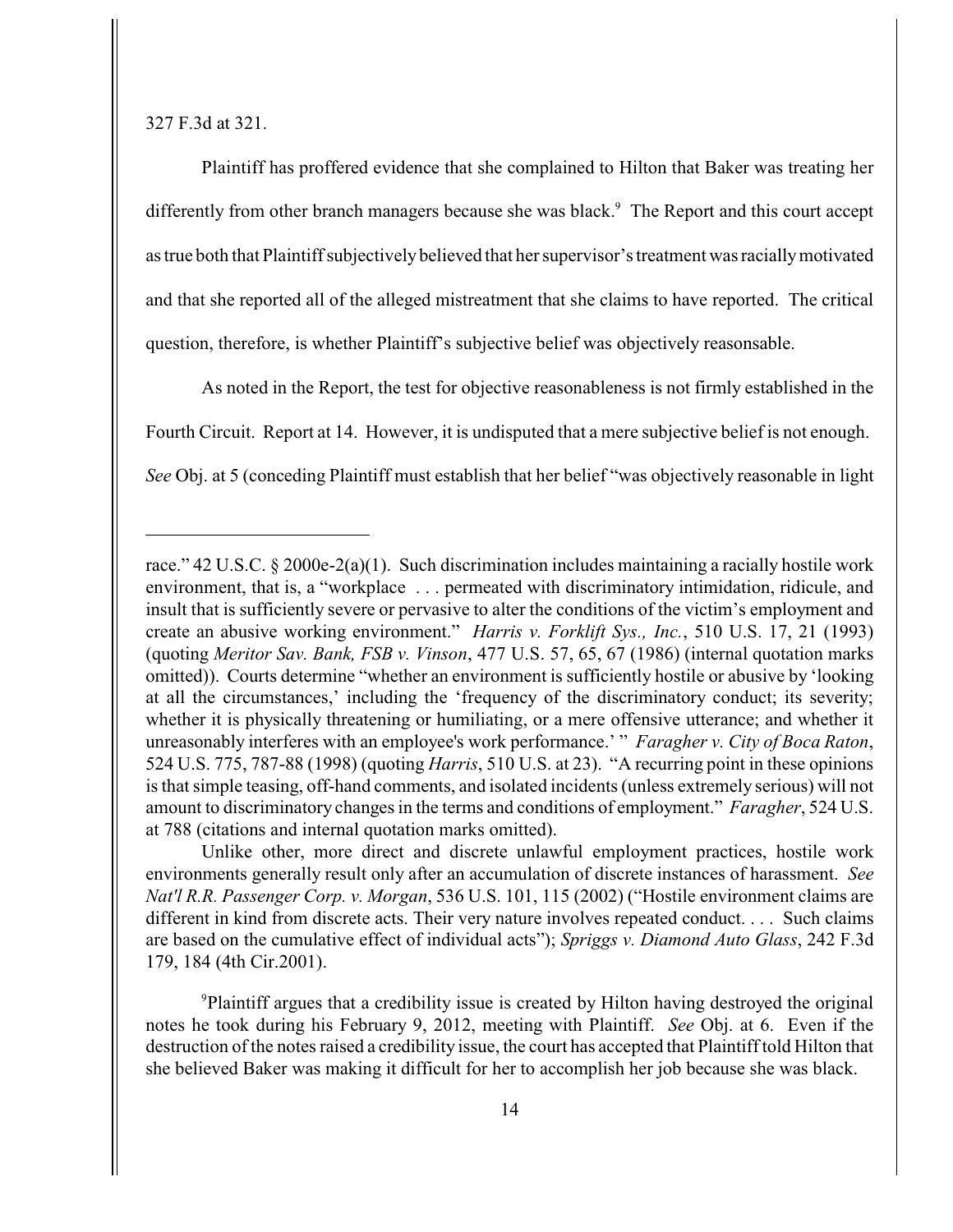of the facts.").

Plaintiff relies on allegations that Baker used a condescending tone in conversations with her, sent her a scolding email in August 2011, required that Plaintiff complete certain daily cash balance reports, and was insensitive to her childcare issues. *Id*. (noting these are "undeniably part of the basis of Plaintiff's Complaints."). Rather than pointing to any aspect of this treatment that would provide evidence of an objectively reasonable belief that this treatment was racially motivated, Plaintiff relies on Baker's "pattern of making racists [sic] remarks regarding African Americans[,]" differing job requirements for her "Caucasian Counterparts," and her statement to Hilton that she believed she was "treated differently because she was black" as support for the objective reasonableness of her claim of racial discrimination. *Id*.

These claimed circumstances do not support an objectively reasonable inference that Baker's treatment of Plaintiff was racially motivated. First, as discussed above, Plaintiff makes no showing that Baker participated in a "pattern of making racist remarks." Second, Plaintiff's claim of differing job requirements is not supported by the evidence. The last claimed circumstance (that Plaintiff reported to Hilton that she was treated differently because of her race) is Plaintiff's statement of her subjective belief, and is not evidence of objective reasonableness.

Therefore, while the precise standard for determining objective reasonableness may be an open issue,<sup>10</sup> Plaintiff's evidence cannot establish objective reasonableness under any standard as

<sup>&</sup>lt;sup>10</sup> Defendant cites the case of *Boyer-Liberto v. Fontainbleau Corp*, 752 F.3d 350 (4th Cir. 2014), *r'hrg en banc granted*, July 1, 2014, for the proposition that the number of instances of racerelated harassment "is particularly important in determining whether a hostile work environment exists." Mem. Supp. Summ. J. at 23. However, *Boyer-Liberto* was vacated even before Defendant filed its summary judgment motion. Rehearing *en banc* was held September 18, 2014. As of the date of this Opinion and Order, the Fourth Circuit has not reissued an opinion in *Boyer-Liberto*.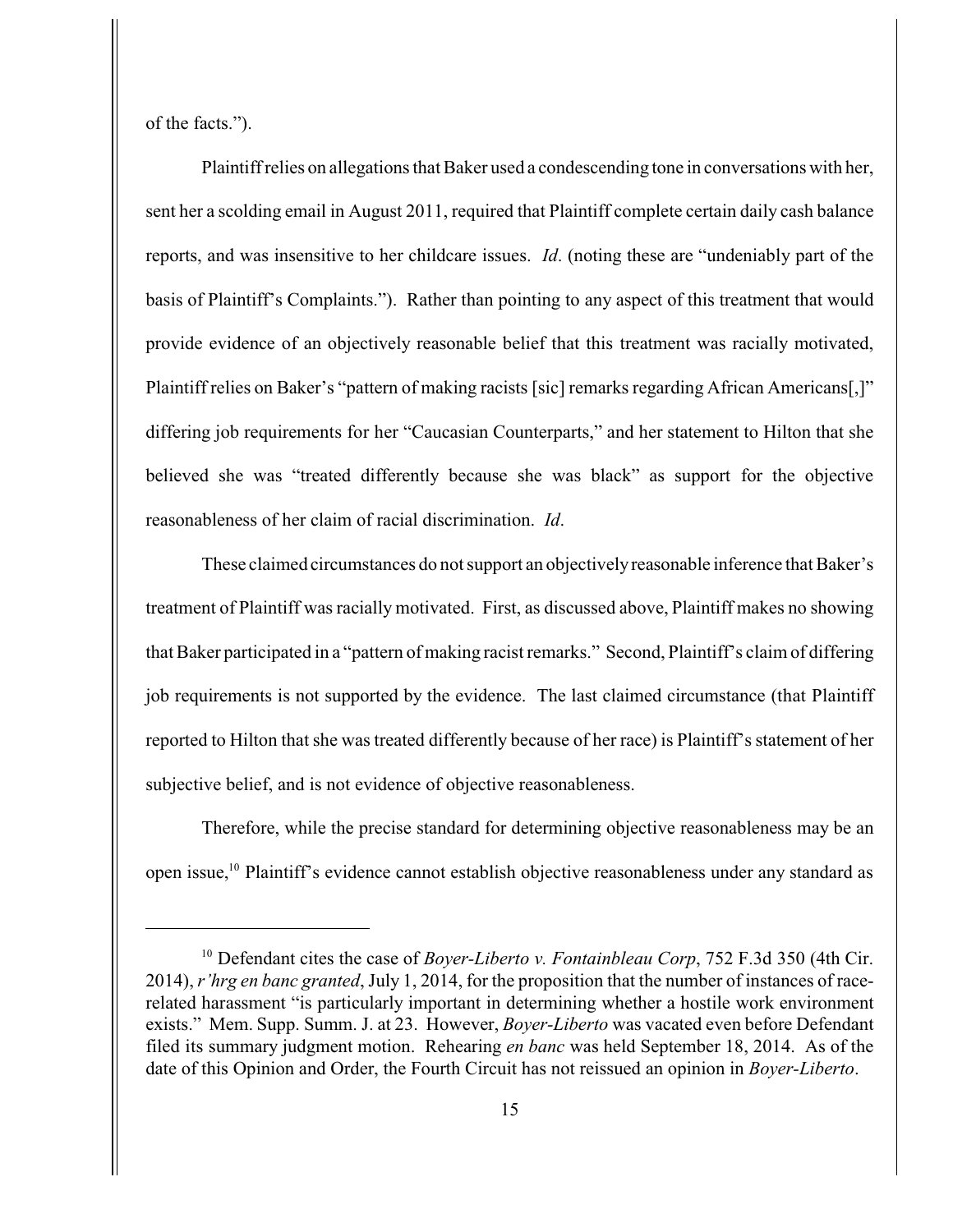she has offered no evidence that could lead a reasonable person to believe that the alleged offending conduct was racially motivated.

 For these reasons and the reasons discussed by the Magistrate Judge, Plaintiff's claim for retaliation fails, and it is dismissed with prejudice.

# **D. STATE BREACH OF CONTRACT CLAIM**<sup>11</sup>

The Report recommends that the court grant summary judgment on Plaintiff's breach of contract claim because Defendant's employee handbook contains a conspicuous disclaimer. Report at 17 (citing S.C. Code Ann. § 41-1-110 and Defendant's discussion of same in its reply). Plaintiff argues her handbook-based claim survives because despite the conspicuous disclaimer, Plaintiff relied on "specific promissory language" in the handbook. Obj. at 6-7 (relying on *Hessenthaler v. Tri-County Sister Help*, 616 S.E.2d 694, 697 (S.C. 2005)). Plaintiff argues that she relied upon specific promises in the handbook that should she report her concerns to Human Resources "if she felt she was being discriminated against or harassed on the basis of her race[,]" those concerns would be investigated without fear of retaliation. *Id*. at 7.

Plaintiff ignores the impact of S.C. Code § 41-1-110 on the holding of *Hessenthaler*. This statute provides as follows:

It is the public policy of this State that *a handbook*, personnel manual, policy, procedure, or other document *issued by an employer or its agent after June 30, 2004, shall not create an express or implied contract of employment if it is conspicuously disclaimed.* For purposes of this section, a disclaimer in a handbook or personnel

 $^{11}$ As noted by the Report, although Plaintiff's complaint contains two contract-based claims, her "bad faith demotion and termination" claim is not a separately recognized cause of action in South Carolina. *See Rotec Servs., Inc. v. Encompass Servs., Inc.*, 597 S.E.2d 881, 883-84 (S.C. Ct. App. 2004) (finding no separate cause of action for breach of covenant of good faith and fair dealing because it is subsumed under the claim for breach of contract). Plaintiff offers no argument in her Objections to dispute this finding.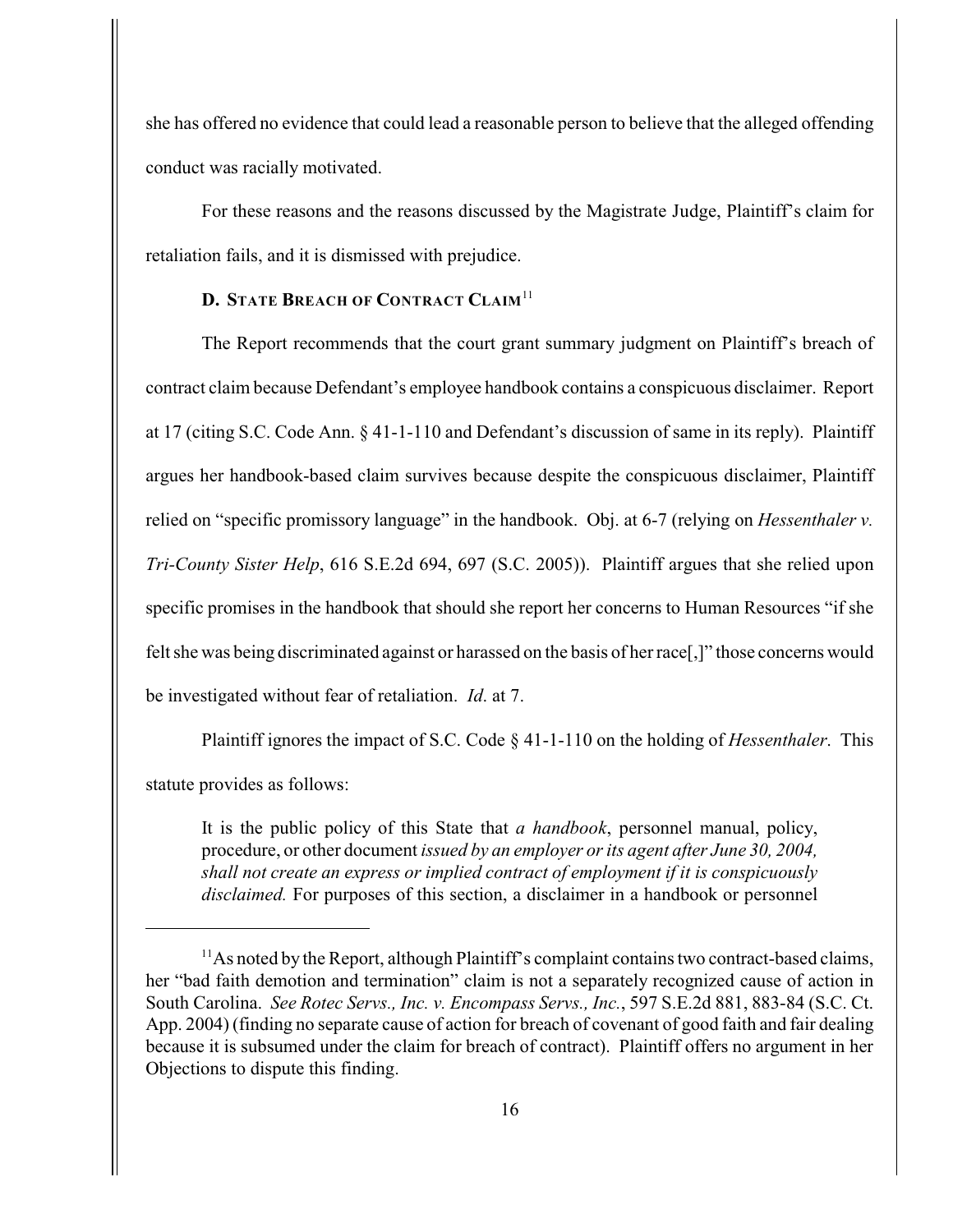manual must be in underlined capital letters on the first page of the document and signed by the employee. For all other documents referenced in this section, the disclaimer must be in underlined capital letters on the first page of the document. *Whether or not a disclaimer is conspicuous is a question of law.*

S.C. Code Ann.  $\S 41-1-110$  (effective March 15, 2004) (emphasis added).<sup>12</sup> Plaintiff has offered no argument as to why this section would not preclude her handbook-based claim and the court finds none evident in the record. *See also* Dft's Reply in Supp. of Summ. J. at 14-15, ECF No. 41 (addressing interplay of S.C. Code Ann. § 41-1-110 and *Hessenthaler*); *Karoue v. Blue Cross Blue Shield of S.C.*, C.A. No. 3:13-cv-1844-JFA-KFM, 2014 WL 792140 at \*4 (D.S.C. Feb. 25, 2014) (relying on Section 41-1-110 in granting summary judgment in favor of employer on handbook-based claim).

Accordingly, for reasons stated in the Report, Plaintiff's breach of contract claim fails and it is dismissed with prejudice.

### **IV. CONCLUSION**

Having conducted a *de novo* review of the Report and underlying motion and related memoranda, and having fully considered Plaintiff's objections, the court adopts the recommendations of the Report in full. The court also adopts the Report's rationale except as to the second and third prongs of the *prima facie* case of race discrimination. Defendant's motion for summary judgment is **granted** and this matter is dismissed with prejudice.

<sup>&</sup>lt;sup>12</sup> Section 41-1-110 was mentioned in *Hessenthaler* but did not control in that case because of its then-recent passage.